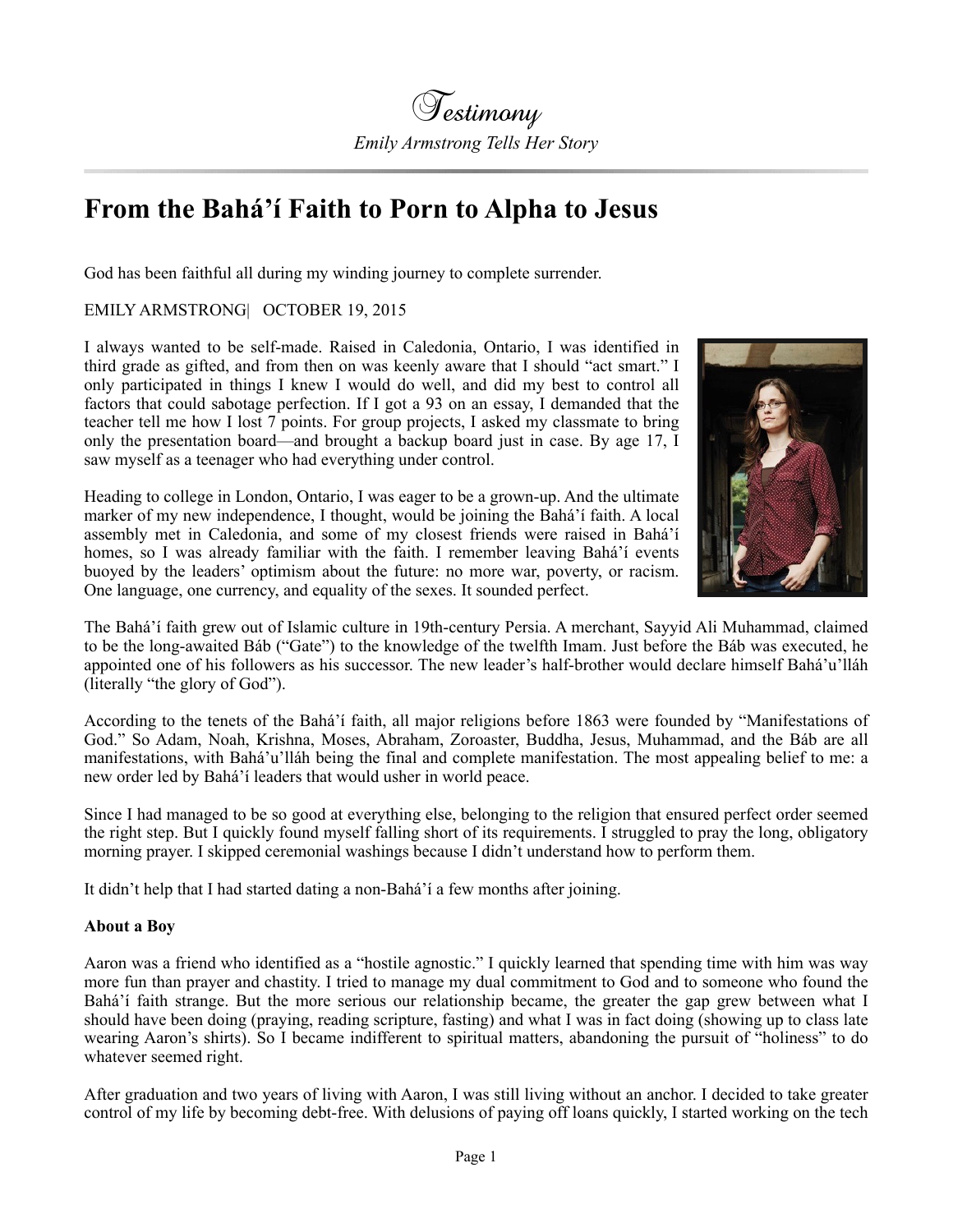side of the Internet porn industry, populating websites with ads for porn sites. The company behind the scheme promised absurd amounts of wealth—with only one hour of work a day!

I plugged away at the job for about four months, only slightly bothered by its moral aspects. Since the pictures already existed, I reasoned, if someone was going to profit, it might as well be me. As it turned out, I never made a single penny. The venture was a way for the company to add a revenue stream, enticing people who would never buy porn files with the promise of cash.

Around the time I abandoned the stint, a former classmate invited Aaron and me, now engaged, to attend Alpha, a course exploring the basic teachings of Christianity. Our friend had just become a Christian, and even though we thought that was strange, we didn't want to hurt his feelings.

I thought it would be good for me to read the Bible again. And that's when weird stuff started to happen to us. After our leaders welcomed us to "the ten-week Alpha course," I made a face at Aaron. Ten weeks?! But we kept going. We learned that no human can enter God's presence by working hard enough or being morally good enough—but that in God's mercy, Jesus gave up his life on the cross so that we may be saved from the wrath we all deserve.

After the Alpha course, our friend continued to evangelize us. But Aaron still didn't think much of Christianity. Several months later, he decided that if he was going to make fun of Christians properly, he should read the Bible. I had read the Bible and participated in youth group as a teenager, but seeing Aaron come home with one, I thought it would be good for me to read it again.

And that's when weird stuff started to happen to us.

## **Facing Terror**

Over several weeks, I received a preponderance of "unknown number" hang-up calls. Aaron and I would wake up in the middle of the night, scared to leave the room. Aaron started waking up with scratches on his body. At times, we both felt like there was someone else in the house.

One night I woke up to see Aaron half-risen from bed, like someone was pulling him up by his left shoulder. "Go away," I whispered. I shut my eyes and tucked deep into the covers, wishing that the terror would stop.

Later Aaron would tell me he didn't turn to me. But I saw him turn over and look at me. Only it wasn't his face. I screamed and pressed my face to the bed. I was going crazy; no, I was already crazy. I was going to die here in this room from fright, or end up in a psychiatric hospital.

But in that moment, despite the terror, I understood that Jesus was my hope.

So there in the bed that I shared with Aaron, I pleaded with God to save me. I already knew that I had to repent: of trying to be holy through a faith that promised perfection; of helping to sell online pornography; and ultimately, of relying on myself.

As I prayed in repentance, the fog I cowered under lifted. There was a sudden clarity: *Yes, this is true, this is real —Jesus really is the Son of God.*

Then I waited to see what Aaron would do. Would he turn to Christ as well? Would he go back to sleep as though nothing had happened? I worried that I might have to say goodbye to my fiancé, that we might be on different paths from here on. Though it was only moments, it felt like eternity—and then Aaron asked Jesus to save him, too. And we were free.

## **Continuing to Surrender**

And we lived happily ever after? Not really. Thanks be to God, the demonic oppression ceased. But converting to Christianity proved inconvenient and downright offensive to some friends and family. Some people assumed our